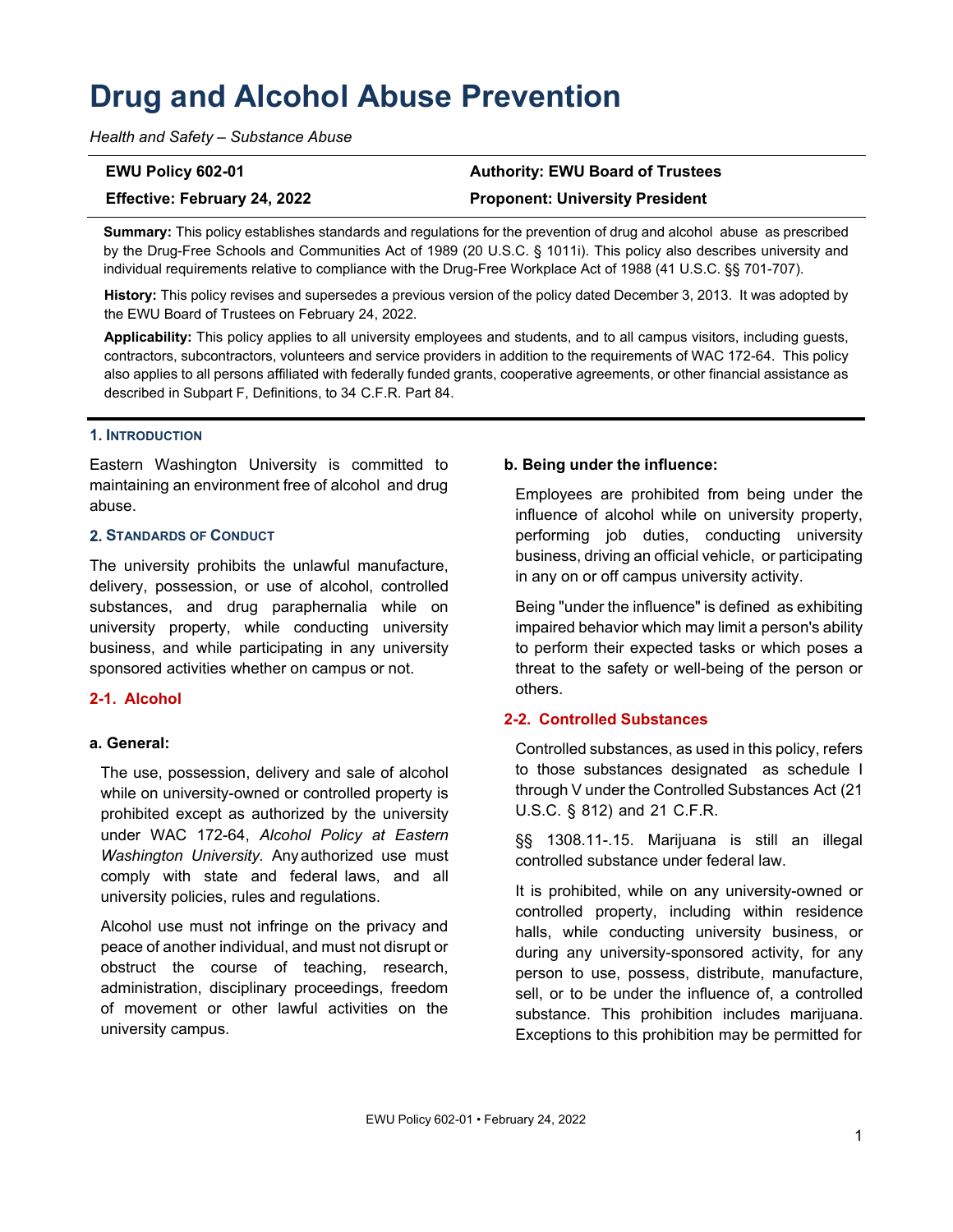controlled substances that are legally prescribed medications, subject to the provisions of section 2- 3.

Being "under the influence" is defined as exhibiting impaired behavior which may limit a person's ability to perform their expected tasks or which poses a threat to the safety or well-being of the person or others.

# **2-3. Prescription & Over the Counter Drugs**

The use of prescription and over the counter (OTC) drugs is permitted when taken as prescribed or, for OTC drugs, as directed by package instructions, so long as the medications do not adversely affect the ability, performance, or safety of the consumer or others. The use of prescription and OTC drugs in excess of the prescribed amount or as directed by package instructions, is a violation of this policy.

If an employee's use of medication could adversely affect their ability, performance, or workplace safety, the employee must follow appropriate personnel procedures (e.g. call in sick, use leave, request change of duty, notify supervisor). The employee need only disclose that he or she is taking medication. The medical reason or drugname need not be disclosed to the supervisor. In cases where the employee will be working while using medication(s) which could adversely affect their ability, performance, or workplace safety, the employee may be required to disclose the name of the medication(s) to human resources so that appropriate response measures can be taken.

If a student's use of medication could adversely affect their ability, performance, or safety, the student should inform their advisor, instructor, orthe Dean of Students.

### **2-4. Other Requirements**

#### **a. Individual Responsibility**

Employees and students are responsible for resolving their own alcohol or drug abuse problems. The university will make reasonable efforts to assist persons who self-report an alcohol or drug abuse problem.

Employees and students who have performance or attendance problems resulting from alcohol or drug abuse or intentional misuse are subject to

disciplinary action, up to and including termination/expulsion.

#### **b. Reporting**

University students and employees are expected to report suspected violations of this policy to their supervisor or the Director of Student Rights and Responsibilities (SRR) and to report suspected illegal activities to University Police or to local law enforcement agencies. Anyone who is concerned that an employee or a student may have an alcohol or drug-related problem is encouraged to consult with their supervisor, Human Resource s Counseling and Wellness Services, the Employee Assistance Program, or other appropriate resources.

### **c. Enforcement**

Supervisors are responsible for enforcing this policy with respect to the employees they supervise. The Dean of Students has the primary responsibility for enforcing this policy with respect to students.

### **d. Confidentiality**

Complaints and investigations regarding violations of this policy will be maintained in a confidential manner to the extent permitted by law.

### **e. Driver's License Revocation/Suspension**

Any employee, who is required to have a valid driver's license, must notify their immediate supervisor of any revocation or suspension of their driver's license on the first work day following the license suspension or revocation.

No person, including students, visitors, contractors, etc, may operate a vehicle on state property or in the conduct of university business if their driver's license has been revoked or suspended.

### **f. Treatment/Assistance:**

The university encourages employees and students to voluntarily seek appropriate assistance if they are dependent on alcohol or drugs. All requests and referrals for assistance must be kept confidential consistent with applicable law.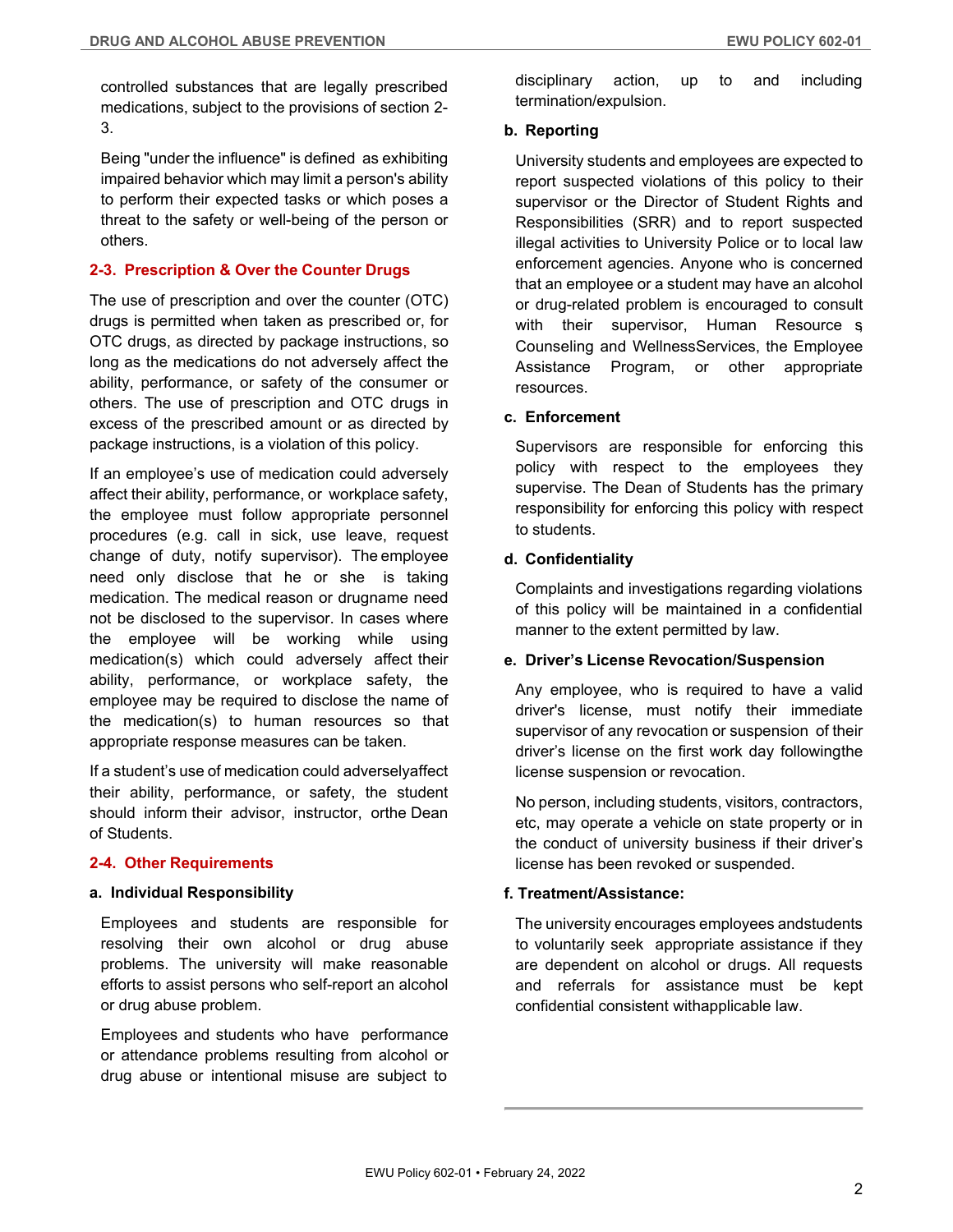# **ENFORCEMENT AND COMPLIANCE**

EWU upholds all state and federal laws pertaining to alcohol and controlled substances.

EWU will take action against any person who violates state law, federal law, or any university regulation or policy concerning alcohol or controlled substances when such violation:

- (1) occurs in or on property controlled or owned by EWU;
- (2) involves university business or activities; or
- (3) affects the fitness of university employees to perform the duties of their job or position.

# **3-1. Sanctions and Remedial Actions**

- a. Employees.
	- (1) Violation of this policy, or of related provisions in a collective bargaining agreement (CBA), may result in disciplinary action, up to and including termination of employment, and/or the requirement of satisfactory participation in evaluation and/or treatment in an approved drug/alcohol abuse assistance or rehabilitation program.
	- (2) Actions under this policy shall be taken in accordance with applicable personnel rules, state laws and regulations, collective bargaining agreements, and other policies of the university and shall conform to the provisions of the Rehabilitation Act of 1973 and the Americans with Disabilities Act of 1990.

b. Students. Violation of this policy may result in appropriate disciplinary sanctions as provided in the Student Conduct Code, WAC 172-121.

In situations involving intoxication, alcohol poisoning, or drug-related medical issues, students are encouraged to seek swift medical assistance for themselves and others without fear of penalty. Students requesting, providing, and/or receiving medical assistance in these situations will not typically be subject to the student conduct process beyond being required to engage in drug or alcohol education. This policy refers to isolated incidents and does not excuse students who repeatedly or flagrantly violate the alcohol or drug policy, nor does it preclude action arising from other violations of the code or violations of federal, state, or local laws.

c. Campus Visitors. The university may enforce this policy and take action against guests, contractors, subcontractors, volunteers or service providers who violate this policy.

d. Employees, students, and campus visitors may also be subject to criminal prosecution under federal, state, and local laws that could result in fines, imprisonment, and/or loss of student financial aid. These legal sanctions are in addition to any disciplinary sanctions imposed by the university.

### **FEDERALLY FUNDED ACTIVITIES**

### **4-1. University Responsibilities**

As a recipient of federal financial awards in the form of grants and/or cooperative agreements, Eastern Washington University must comply with the Drug-Free Workplace Act.

### **4-2. Notification and Reporting Requirements**

a. Employees convicted of a criminal alcohol or drug offense that occurred on EWU owned or controlled property or while conducting university business must report the conviction to their supervisor in writing within five days of the conviction. The supervisor will contact the Office of Grants and Research within three business days to determine whether the crime occurred during the conduct of any federally funded award activity.

b. Supervisors, department heads, and principal investigators, who are aware of any drug crime convictions of individuals (students or employees) who work on a sponsored project, for violations that occurred in the workplace, must report that information to the Office of Grants and Research.

# **4-3. University Response Requirements**

If an employee, who is directly engaged in the performance of work under a federally funded award (as described in 34 C.F.R. Part 84), is convicted of a drug violation in the workplace, EWU shall:

a. Notify, in writing, within ten calendar days after learning of the conviction, every federal agency on whose award the convicted employee was working; and

b. Within 30 calendar days of learning about the conviction, either—

(1) take appropriate personnel action against the employee, up to and including termination, consistent with the requirements of the Rehabilitation Act of 1973 (29 U.S.C. 794), or